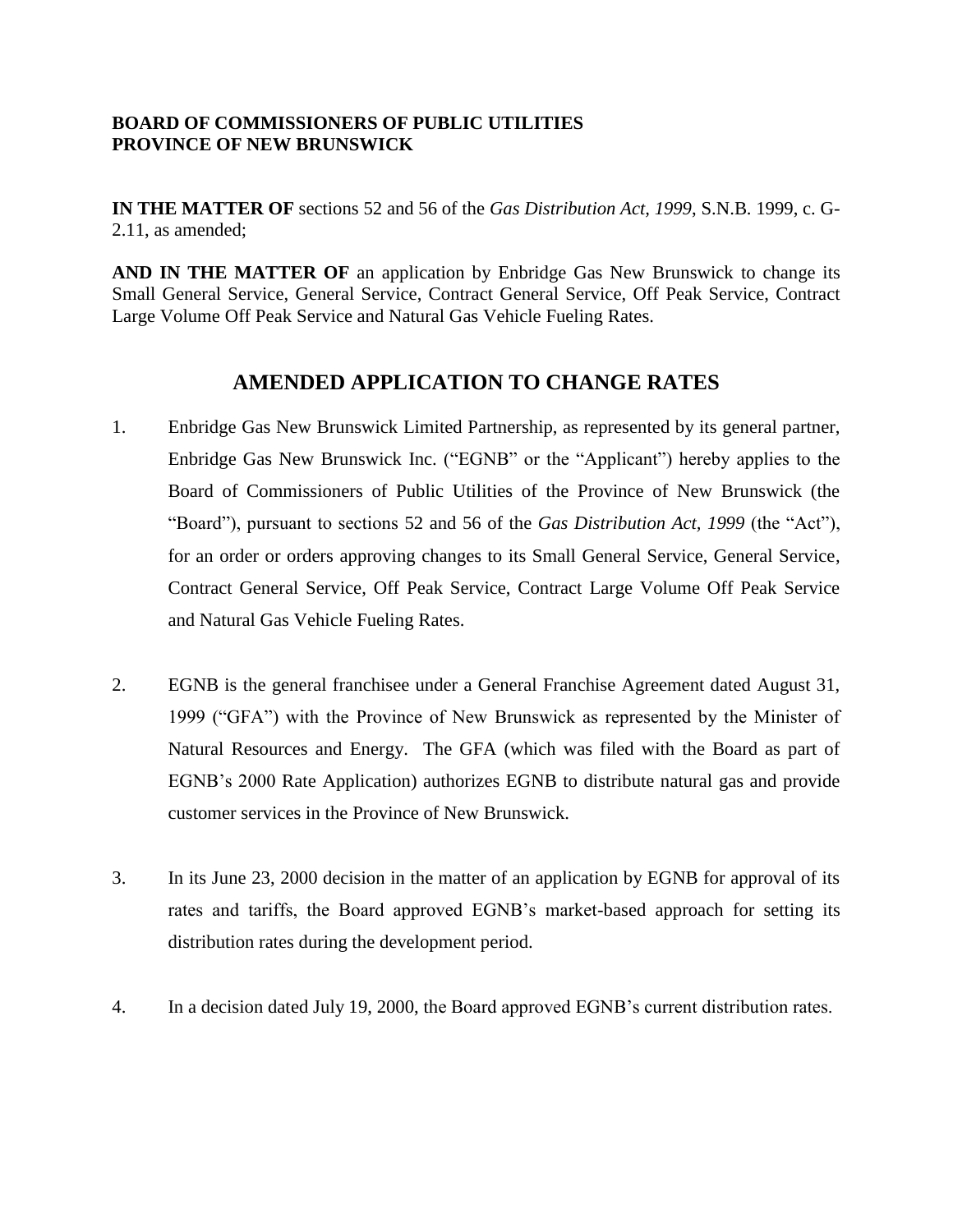- 5. EGNB now wishes to change its Small General Service, General Service, Contract General Service, Off Peak Service, Contract Large Volume Off Peak Service and Natural Gas Vehicle Fueling Rates, effective April 1, 2004.
- 6. The objective of EGNB's market-based approach is to provide potential end-use customers with the economic incentive to convert to natural gas and to make use of the distribution system that EGNB has committed to build in New Brunswick.
- 7. EGNB will update the various items used in calculating its distribution rates and will file proposed distribution rates that are based on current information together with supporting information to show how the value for each item was established.
- 8. Information in support of EGNB's Application will be filed with the Board by February 27, 2004.
- 9. On the basis of the foregoing, EGNB applies for the following orders, decisions or directions of the Board:
	- (a) approval, under sections 52 and 56 of the Act, of the changes to its Small General Service, General Service, Contract General Service, Off Peak Service, Contract Large Volume Off Peak Service and Natural Gas Vehicle Fueling Rates proposed by EGNB, such changes to be effective April 1, 2004;
	- (b) an order under section 56 of the Act, to the extent necessary or appropriate, to ensure an expeditious determination of this Application;
	- (c) such interim order under section 77 of the Act, and such further directions in that regard, as may be necessary or appropriate;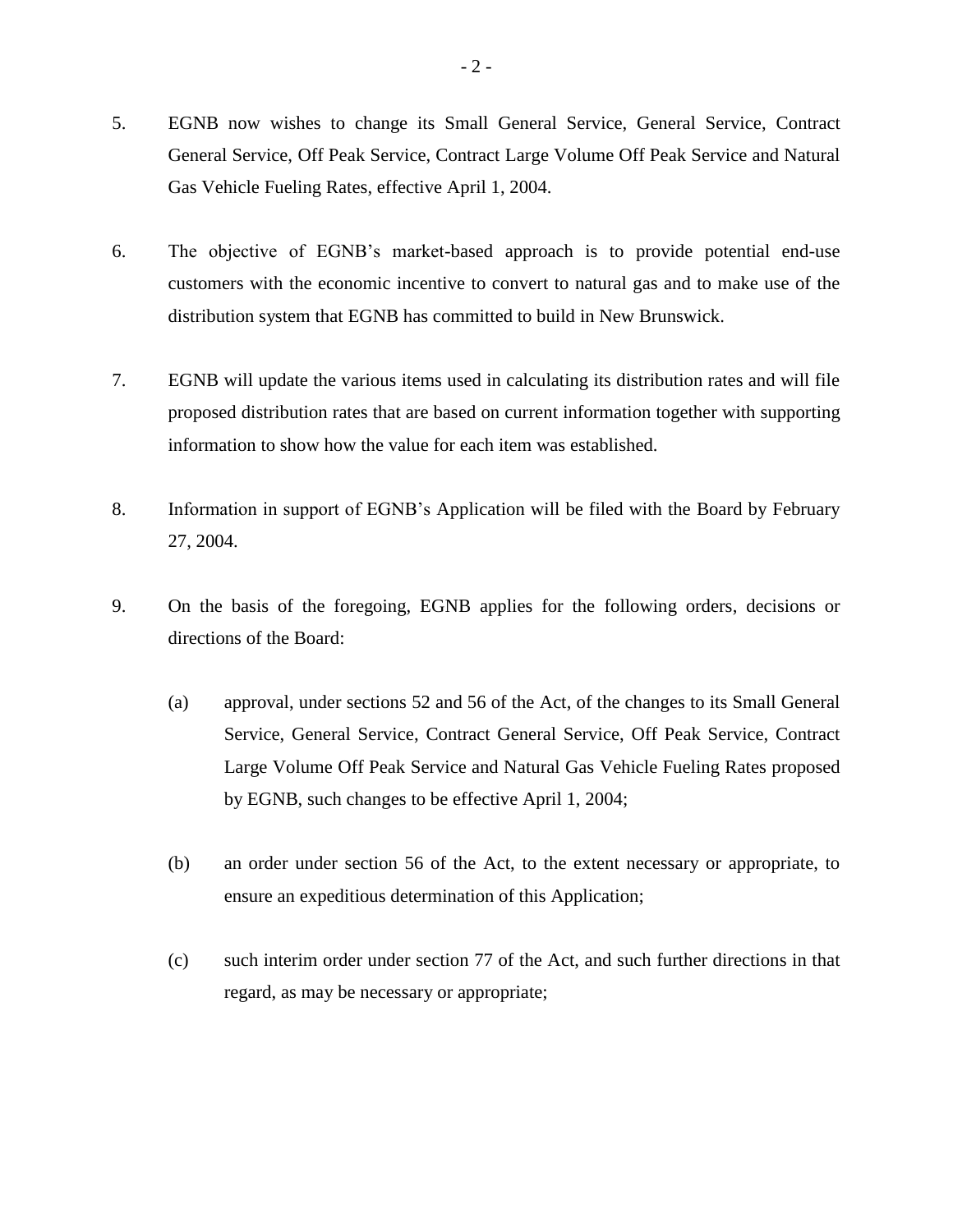- (d) an order under subsection 96(3) of the Act exempting the Applicant, to the extent necessary or appropriate, from some or all of the provisions of any regulations made by the Board under subsection 96(1) of the Act; and
- (e) such further or other order, decision or direction relating to the Applicant's Small General Service, General Service, Contract General Service, Off Peak Service, Contract Large Volume Off Peak Service and Natural Gas Vehicle Fueling Rates as the Applicant may request and the Board may deem necessary or appropriate.
- 10. The names, addresses, telephone numbers and other telecommunications numbers of the Applicant and the Applicant's authorized representative are as follows:
	- (a) The Applicant:

Enbridge Gas New Brunswick 440 Wilsey Road Suite 203 Fredericton, NB E3B 7G5 Attention: Shelley Black

Telephone: (506) 457-7751 Fax: (506) 457-7753 Email: shelley.black@enbridge.com

(b) The Applicant's counsel:

McInnes Cooper Suite 600, Barker House 570 Queen Street P.O. Box 610, Stn. A Fredericton, NB E3B 5A6 Attention: Len Hoyt

Telephone: (506) 458-1622 Fax: (506) 458-9903 Email: len.hoyt@mcinnescooper.com